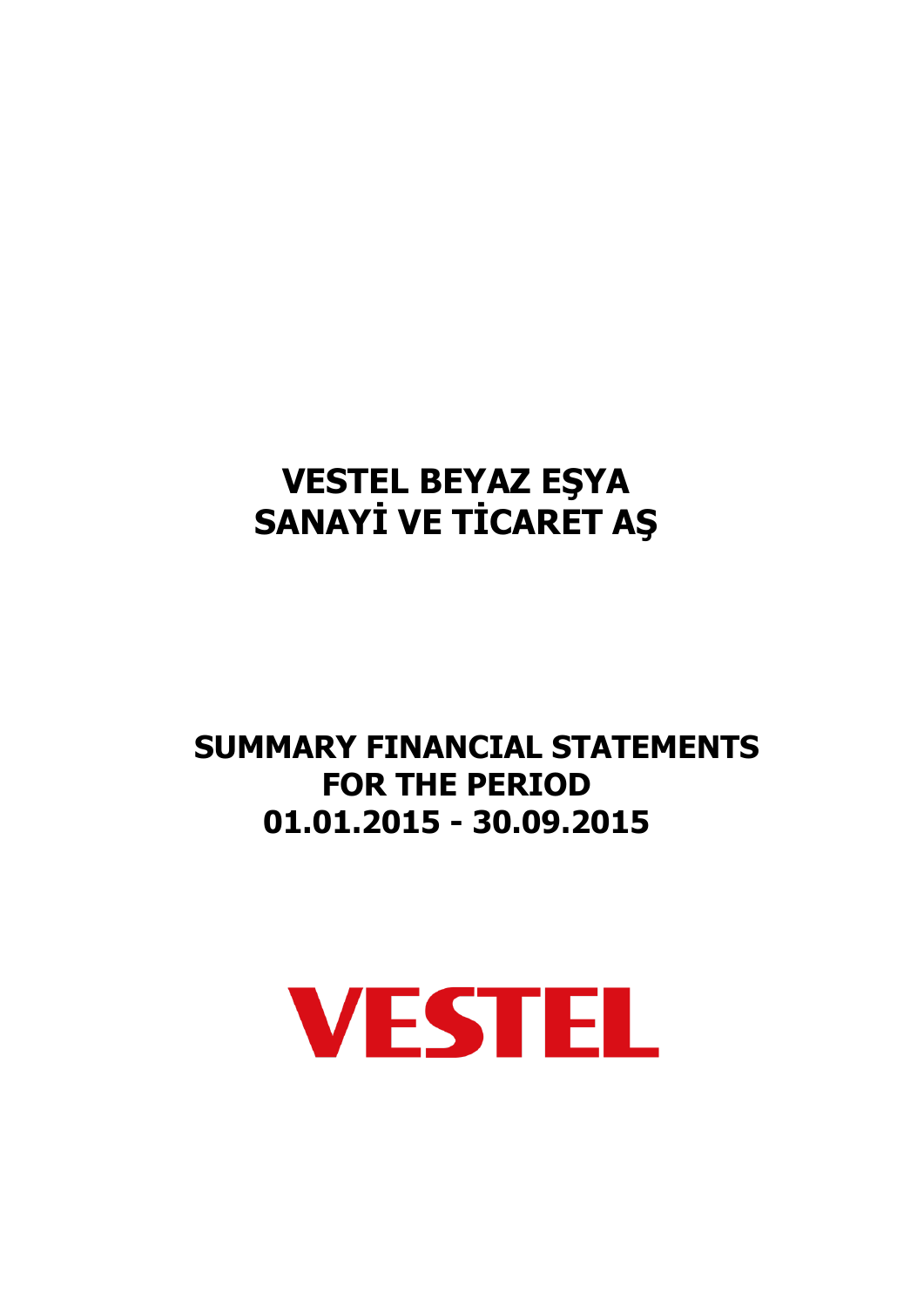SUMMARY FINANCIAL STATEMENTS FOR THE PERIOD 01.01.2015 – 30.09.2015

#### **VESTEL BEYAZ EŞYA SANAYİ VE TİCARET AŞ CONDENSED INTERIM STATEMENTS OF BALANCE SHEETS AS OF 30 SEPTEMBER 2015 AND 31 DECEMBER 2014**

(All amounts in thousand Turkish Lira unless stated otherwise)

|                                  |             |            | Audited    |
|----------------------------------|-------------|------------|------------|
| <b>ASSETS</b>                    | <b>Note</b> | 30,09,2015 | 31.12.2014 |
| <b>Current Assets</b>            |             | 1,520,055  | 1,145,537  |
| Cash and Cash Equivalents        | 4           | 94,544     | 163,711    |
| Derivative Financial Instruments | 23          | 8,632      | 30,312     |
| <b>Trade Receivables</b>         |             | 879,187    | 657,750    |
| <b>Related Parties</b>           | 6           | 874,373    | 646,554    |
| <b>Other Parties</b>             |             | 4,814      | 11,196     |
| <b>Other Receivables</b>         |             | 217,668    | 50,557     |
| <b>Related Parties</b>           | 6           | 133,618    |            |
| Other parties                    | 8           | 84,050     | 50,557     |
| <b>Inventories</b>               | 9           | 309,469    | 229,782    |
| Prepaid Expenses                 | 10          | 10,392     | 13,325     |
| <b>Other Current Assets</b>      |             | 163        | 100        |
| <b>Non - Current Assets</b>      |             | 412,864    | 403,900    |
| Prepaid Expenses                 | 10          | 2,927      | 5,694      |
| Property, Plant And Equipment    | 11          | 315,160    | 330,230    |
| <b>Intangible Assets</b>         |             | 78,238     | 67,976     |
| Other Intangible Assets          | 12          | 78,238     | 67,976     |
| <b>Deferred Tax Assets</b>       | 21          | 16,539     |            |
| <b>TOTAL ASSETS</b>              |             | 1,932,919  | 1,549,437  |

The accompanying notes are an integral part of these financial statements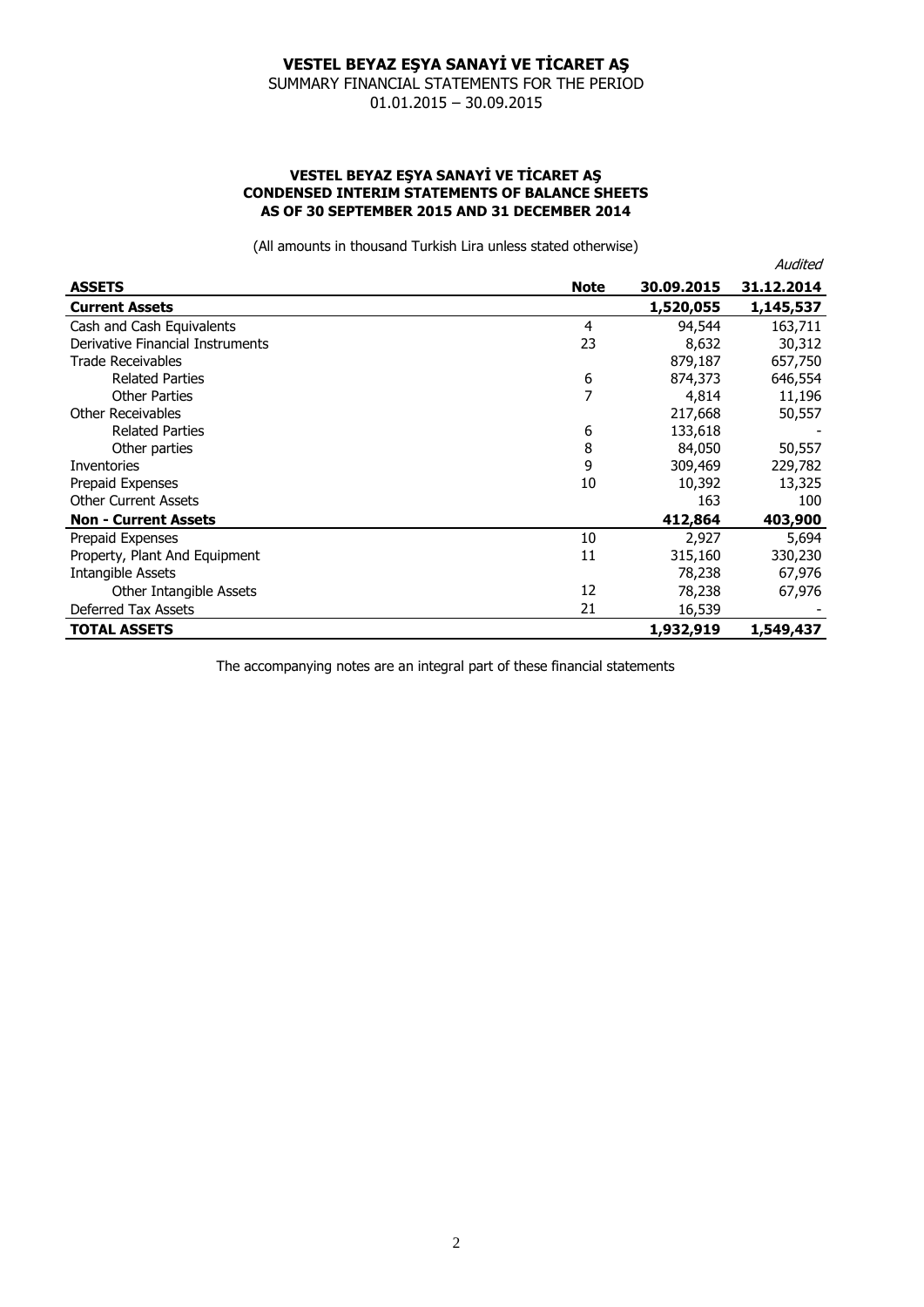SUMMARY FINANCIAL STATEMENTS FOR THE PERIOD 01.01.2015 – 30.09.2015

#### **VESTEL BEYAZ EŞYA SANAYİ VE TİCARET AŞ CONDENSED INTERIM STATEMENTS OF BALANCE SHEETS AS OF 30 SEPTEMBER 2015 AND 31 DECEMBER 2014**

(All amounts in thousand Turkish Lira unless stated otherwise)

|                                                                          |             |            | Audited    |
|--------------------------------------------------------------------------|-------------|------------|------------|
| LIABILITIES AND SHAREHOLDERS' EQUITY                                     | <b>Note</b> | 30.09.2015 | 31.12.2014 |
| <b>Current Liabilities</b>                                               |             | 1,097,700  | 649,202    |
| <b>Short Term Financial Liabilities</b>                                  | 5           | 165,627    | 60,744     |
| <b>Trade Payables</b>                                                    |             | 806,324    | 555,571    |
| <b>Related Parties</b>                                                   | 6           | 29,746     | 8,758      |
| <b>Other Parties</b>                                                     | 7           | 776,578    | 546,813    |
| Liabilities for Employee Benefits                                        | 15          | 16,753     | 17,660     |
| Derivative Financial Instruments                                         | 23          | 87,894     | 5,946      |
| <b>Current Income Tax Liabilities</b>                                    | 21          | 13,401     | 2,601      |
| <b>Short Term Provisions</b>                                             |             | 1,100      | 1,100      |
| <b>Other Current Provisions</b>                                          | 13          | 1,100      | 1,100      |
| <b>Other Current Liabilities</b>                                         |             | 6,601      | 5,580      |
| <b>Non-Current Liabilities</b>                                           |             | 207,462    | 237,672    |
| Long Term Financial Liabilities                                          | 5           | 5,487      | 58,220     |
| Other Payables                                                           |             | 171,322    | 142,372    |
| <b>Related Parties</b>                                                   | 6           | 171,322    | 142,372    |
| Long Term Provisions                                                     |             | 30,653     | 25,382     |
| Provisions for Employee Termination Benefits                             | 15          | 30,653     | 25,382     |
| Derivative Financial Instruments                                         | 23          |            | 5,800      |
| Deferred Tax Liability                                                   | 21          |            | 5,898      |
| <b>SHAREHOLDER'S EQUITY</b>                                              |             | 627,757    | 662,563    |
| Paid In Capital                                                          | 17          | 190,000    | 190,000    |
| Adjustments to Share Capital                                             | 17          | 9,734      | 9,734      |
| <b>Share Premium</b>                                                     | 17          | 109,031    | 109,031    |
| Other Comprehensive Income/Loss Not To Be Reclassified To Profit or Loss |             | (9,878)    | (9,209)    |
| <b>Revaluation Gain/Loss</b>                                             |             | (9,878)    | (9,209)    |
| Actuarial Gain/Loss Arising from Defined Benefit Plans                   |             | (9,878)    | (9,209)    |
| Other Comprehensive Income/Loss To Be Reclassified To Profit or Loss     |             | 1,663      | 20,512     |
| Cash Flow Hedges                                                         |             | 1,663      | 20,512     |
| <b>Restricted Reserves</b>                                               | 17          | 57,354     | 41,803     |
| <b>Retained Earnings</b>                                                 | 17          | 180,316    | 169,515    |
| Net Profit for the Period                                                |             | 89,537     | 131,177    |
| TOTAL LIABILITIES AND EQUITY                                             |             | 1,932,919  | 1,549,437  |

The accompanying notes are an integral part of these financial statements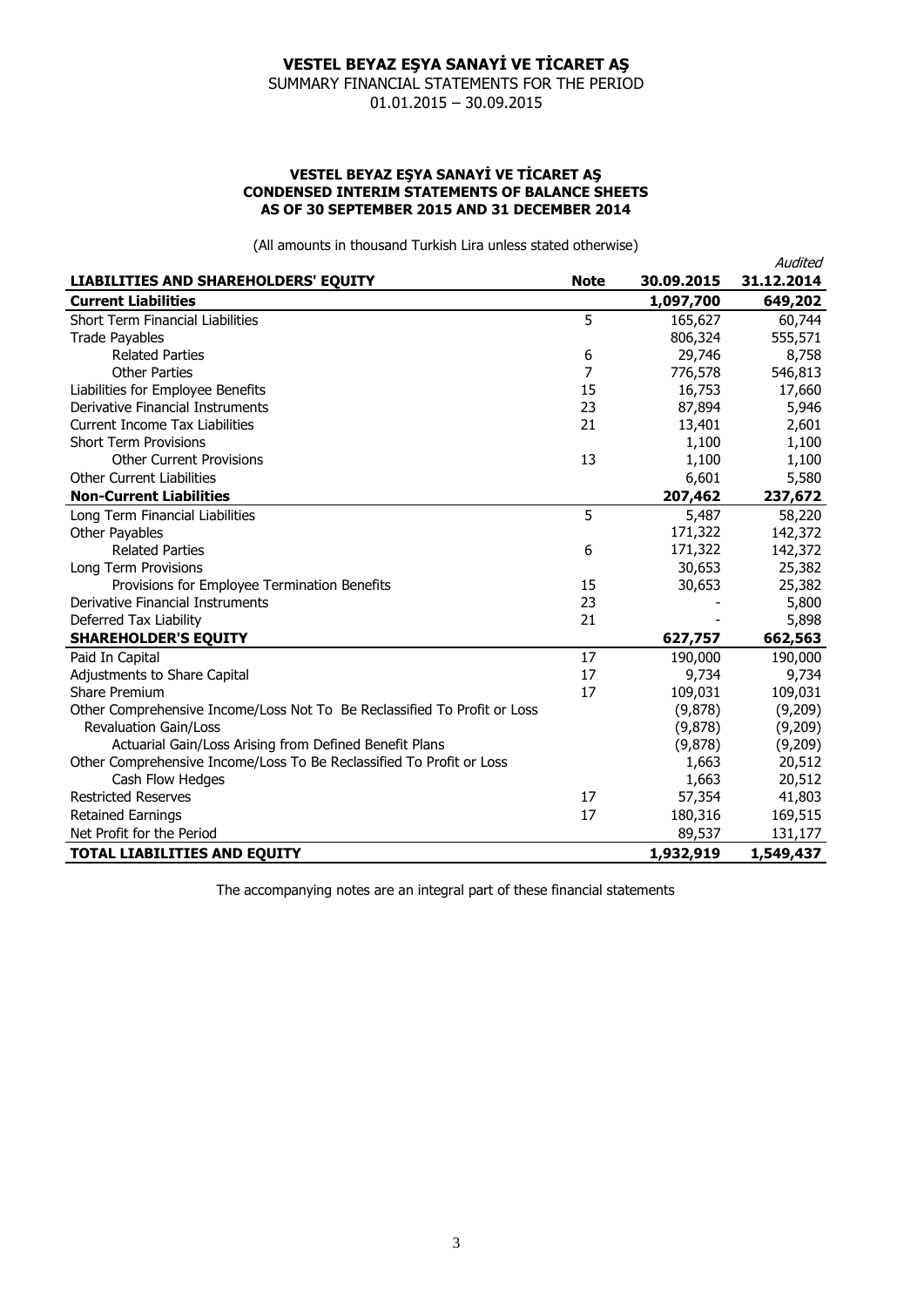SUMMARY FINANCIAL STATEMENTS FOR THE PERIOD

01.01.2015 – 30.09.2015

#### **VESTEL BEYAZ EŞYA SANAYİ VE TİCARET AŞ CONDENSED INTERIM STATEMENTS OF INCOME FOR THE NINE MONTH PERIOD ENDED 30 SEPTEMBER 2015 AND 30 SEPTEMBER 2014**

(All amounts in thousand Turkish Lira unless stated otherwise)

|                                              |             | $01.01 -$   | $01.01 -$   |
|----------------------------------------------|-------------|-------------|-------------|
|                                              | <b>Note</b> | 30.09.2015  | 30.09.2014  |
| Revenue                                      | 18          | 1,798,314   | 1,735,065   |
| Cost of Sales                                |             | (1,532,540) | (1,501,038) |
| <b>GROSS PROFIT</b>                          |             | 265,774     | 234,027     |
| Marketing, Selling and Distribution Expenses |             | (29, 251)   | (29, 806)   |
| General Administrative Expenses              |             | (29, 125)   | (25, 452)   |
| Research and Development Expenses            |             | (21, 184)   | (20, 773)   |
| Other Operating Income                       | 19          | 158,522     | 60,342      |
| Other Operating Expense                      | 19          | (139,711)   | (84, 931)   |
| <b>OPERATING PROFIT / LOSS</b>               |             | 205,025     | 133,407     |
| Financial income                             | 20          | 172,916     | 36,525      |
| Financial expense                            | 20          | (280, 061)  | (48, 619)   |
| <b>PROFIT BEFORE TAXATION</b>                |             | 97,880      | 121,313     |
| <b>Current Tax Expense</b>                   | 21          | (25,900)    | (18, 148)   |
| Deferred Tax Benefit / (Expense)             | 21          | 17,557      | 1,076       |
| <b>NET INCOME FOR THE PERIOD</b>             |             | 89,537      | 104,241     |
| <b>EARNINGS PER SHARE (TL)</b>               | 22          | 0.47        | 0.55        |

The accompanying notes are an integral part of these financial statements.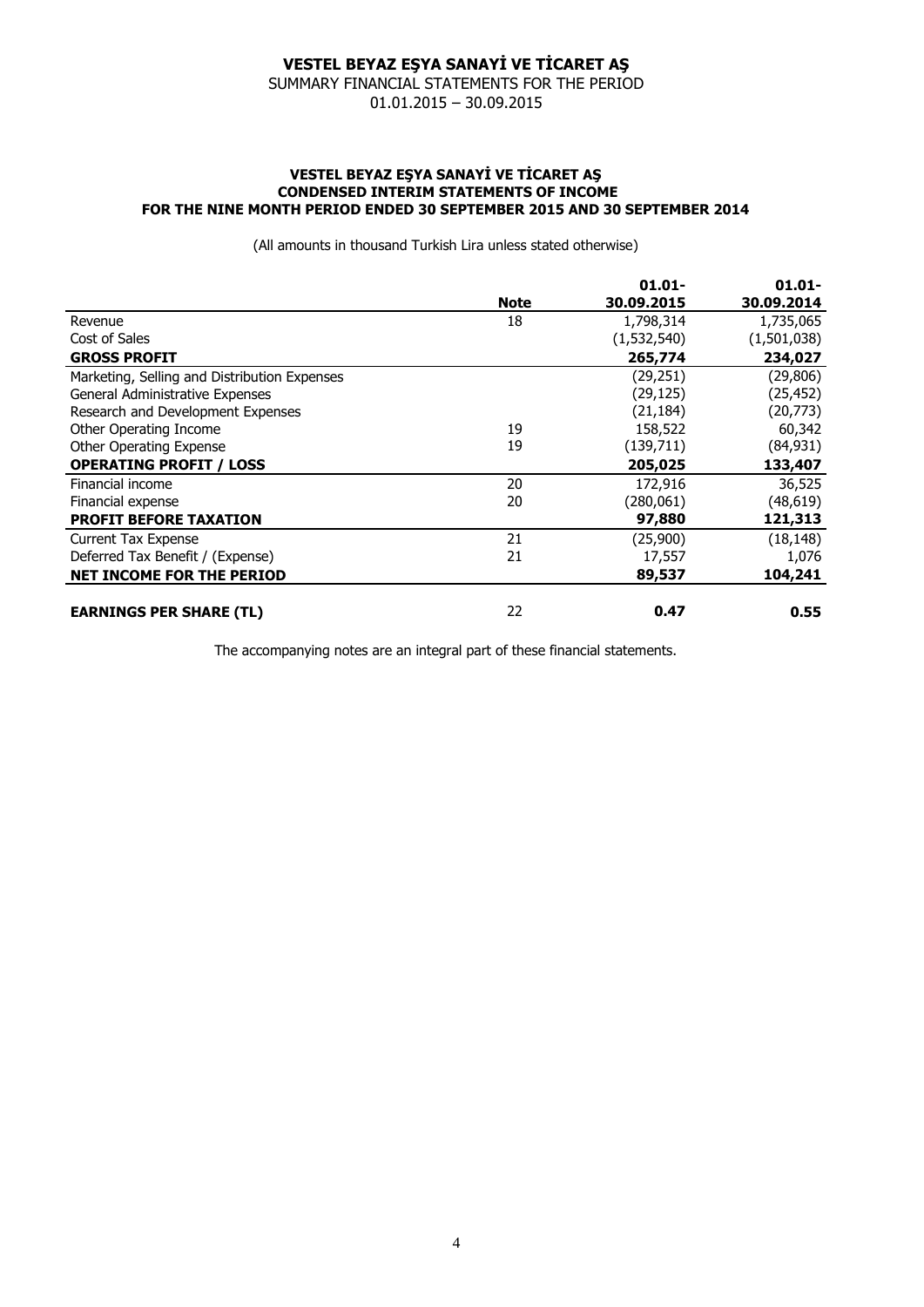SUMMARY FINANCIAL STATEMENTS FOR THE PERIOD 01.01.2015 – 30.09.2015

#### **VESTEL BEYAZ EŞYA SANAYİ VE TİCARET AŞ CONDENSED INTERIM STATEMENTS OF CASHFLOWS FOR THE NINE MONTH PERIOD ENDED 30 SEPTEMBER 2015 AND 30 SEPTEMBER 2014**

(All amounts in thousand Turkish Lira unless stated otherwise)

|                                                                                      | <b>Note</b> | $01.01 -$<br>30.09.2015 | $01.01 -$<br>30.09.2014 |
|--------------------------------------------------------------------------------------|-------------|-------------------------|-------------------------|
| <b>Operating activities:</b>                                                         |             |                         |                         |
| <b>Profit Before Tax</b>                                                             |             | 97,880                  | 121,313                 |
| Adjustments to reconcile net income to net cash provided by operating<br>activities: |             |                         |                         |
| - Depreciation and amortization of fixed assets                                      | 11          | 65,817                  | 62,331                  |
| - Provision for employment termination benefits                                      | 15          | 8,104                   | 3,600                   |
| - Provision for impairment on inventories                                            | 9           | (426)                   | (409)                   |
| - Interest expense                                                                   | 20          | 13,870                  | 13,356                  |
| - Interest income                                                                    | 20          | (1,025)                 | (51)                    |
| - (Gain) / loss from sales of tangible assets                                        |             | (155)                   | (191)                   |
| - Derivative financial instruments (income) / expense accrual                        |             | 74,266                  | (851)                   |
| - Unrealized foreign exchage gains / (losses)                                        |             | 1,459                   | (533)                   |
| Change in blocked cash and cash equivalents                                          | 4           | 600                     | (101)                   |
| <b>Changes in working capital</b>                                                    |             |                         |                         |
| (Increase) / decrease in trade receivables                                           | 6,7         | (221, 437)              | (112, 426)              |
| (Increase) / decrease in inventories                                                 | 9           | (79, 261)               | 36,915                  |
| (Increase) / decerase in other receivables and other current assets                  |             | (27, 856)               | 13,260                  |
| Increase / (decrease) in trade payables                                              | 6,7         | 250,753                 | 82,907                  |
| Increase/(decrease) in other payables and other liabilities                          |             | 114                     | 5,462                   |
| Net cash provided by operating activities                                            |             |                         |                         |
| Employee termination benefits paid                                                   | 15          | (3,669)                 | (2,349)                 |
| Taxes paid                                                                           | 21          | (15, 100)               | (13,999)                |
| Net cash (used in) operating activities                                              |             | 163,934                 | 208,234                 |
| <b>Investing Activities:</b>                                                         |             |                         |                         |
| Acquisition of tangible assets                                                       | 11          | (41, 795)               | (44, 326)               |
| Cash provided from sales of tangible and intangible assets                           |             | 861                     | 1,963                   |
| Acquisition of intangible assets                                                     | 12          | (19,920)                | (15,707)                |
| Net cash (used in) investing activities                                              |             | (60, 854)               | (58,070)                |
|                                                                                      |             |                         |                         |
| <b>Financing Activities:</b>                                                         |             |                         |                         |
| Proceeds from bank borrowings                                                        |             | 128,172                 | 29,570                  |
| Repayment of bank borrowings                                                         |             | (79, 521)               | (180, 274)              |
| Other payables to related parties                                                    | 6           | 28,950                  | 190,394                 |
| Other receivables from related parties                                               | 6           | (133, 618)              |                         |
| Dividends paid                                                                       | 6           | (104, 825)              | (24, 809)               |
| Interest paid                                                                        |             | (11, 830)               | (8, 571)                |